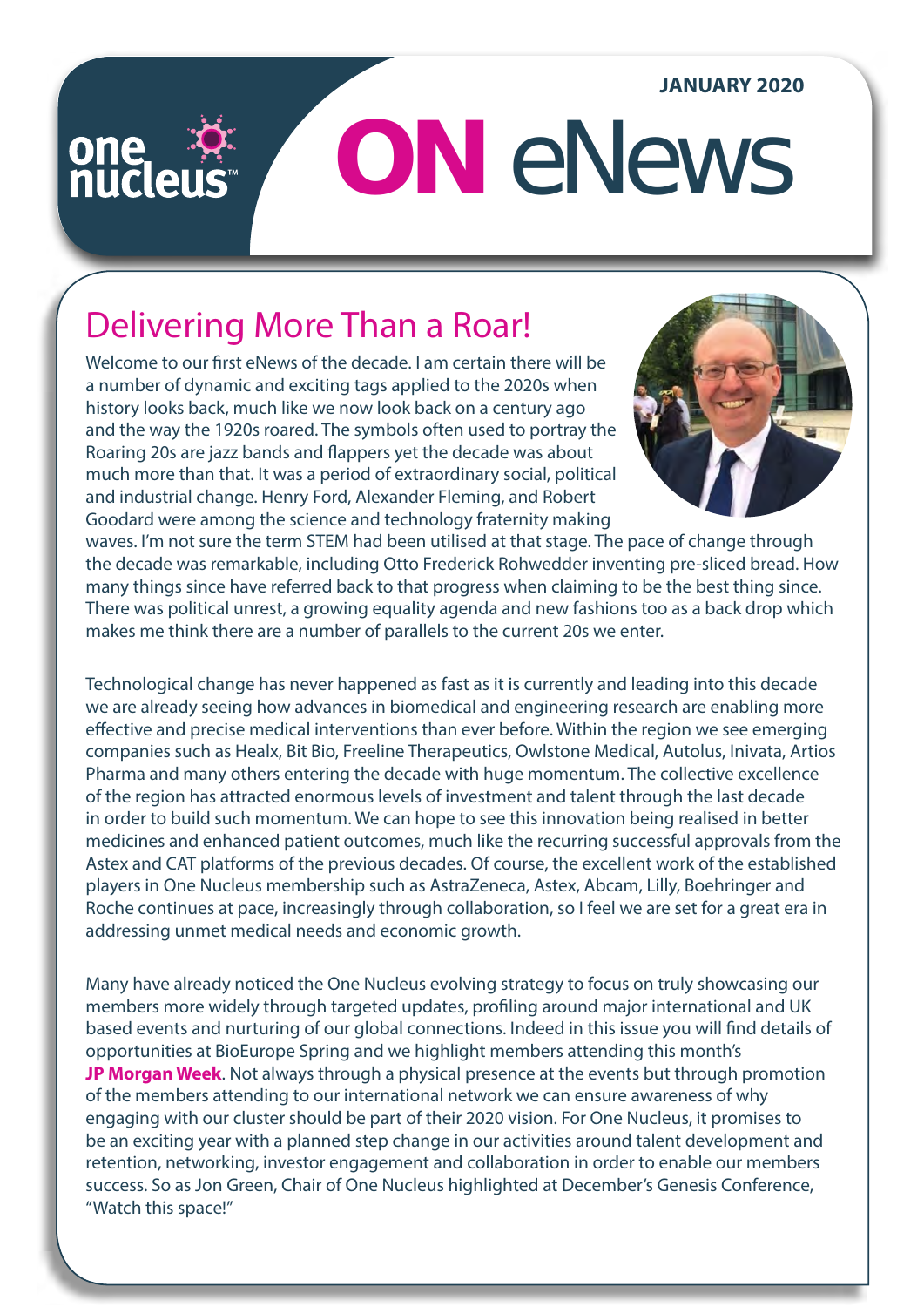One thing is certain in that the decade will not be without its challenges, but seeing the momentum our members enter the 2020s with, the deals we are already seeing announced, the progressive policy making we support our national trade associations to drive with Government, the social and economic impact potential, the rising of deal flow from the East and the exciting plans we are developing at One Nucleus, then I am enthused that in time we will look back at the 2020s with its own tag name to match (and hopefully exceed) the 'Roaring' tag of our predecessors. One Nucleus is very much looking forward to being with you on that journey.

Tony Jones, CEO, One Nucleus

## **ON Training**

#### **FEBRUARY**

- 04 Biological Safety: Management and Practice (IOSH Approved) 2 day course [register](https://onenucleus.com/civicrm/event/info%3Fid%3D1329%26reset%3D1)
- 13 Introduction to Contracts register
- 24 Introduction to Drug Development Non-Scientific Professionals [register](https://onenucleus.com/civicrm/event/info%3Fid%3D1342%26reset%3D1)
- 27 Introduction to Drug Discovery: From Idea to Clinical Candidate - [register](https://onenucleus.com/civicrm/event/info%3Fid%3D1340%26reset%3D1)
- 28 Introduction to Drug Development Scientific Professionals register

#### **MARCH**

10 The Safe Use and Management of Laboratory Gases - [register](https://onenucleus.com/civicrm/event/info%3Fid%3D1330%26reset%3D1)

### **APRIL**

20 A BioSafety Masterclass: Building and Maintaining Confidence in BioSafety - [register](https://onenucleus.com/civicrm/event/info%3Fid%3D1337%26reset%3D1)

## Registration Open [2020 Training Courses](https://onenucleus.com/training-courses)

**Your employees are your most valuable asset,** and training is an investment in the future of your business.

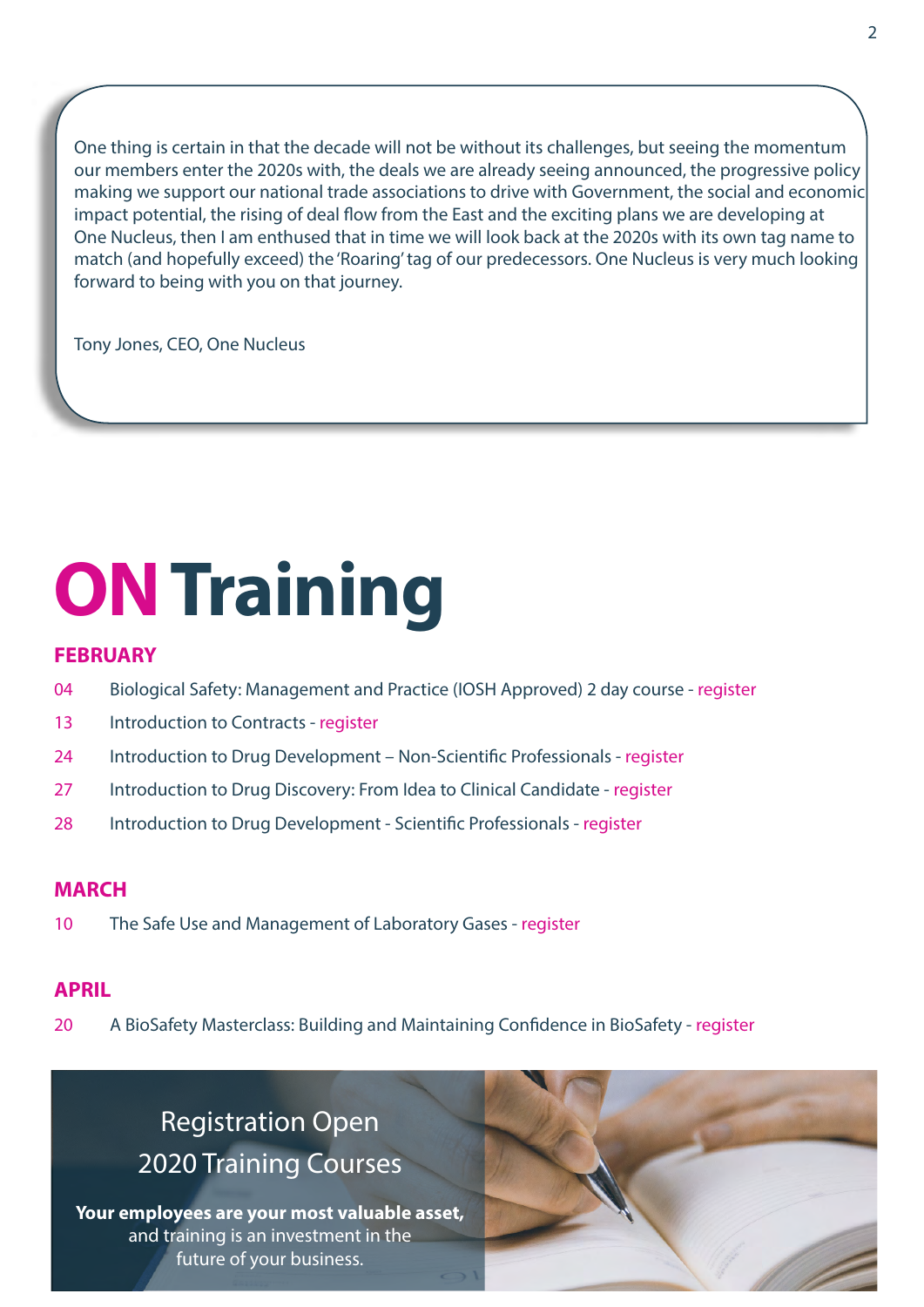## **[BIO-Europe Spring](https://onenucleus.com/bio-europe-spring-2020)**

Maximise your savings and profile with One Nucleus at Europe's largest springtime biotech event

- €450 Discounted delegate rate when combined with the conference Early Bird until 22 January
- Time efficient direct online booking with a One Nucleus specific VIP code
- £100 discount on an enhanced stand booklet  $(statard fee f250 + VAT)$
- Inclusion in the One Nucleus delegation promotion pre and at the event

Working with One Nucleus Partners, EBD Group we are delighted that one Nucleus will be exhibiting at this year's event in order to support our members to the full. Building on the activity at BIO and BioEurope in 2019, we have reserved exhibition space in order to:

- Provide members with a platform to create visibility
- Be a 'home base' for members between 1-2-1 meetings

TO

• Offer members a virtual presence to raise profile even if they are unable to attend

- Promote the excellence, space and opportunity in the region to attract inward investment, partnering and location enquiries
- Create a mechanism for members to connect with our international collaborators in attendance from across Europe, US and Asia

For those seeking to have enhanced visibility, for £250 + VAT (**or £150 +VAT for those attending the conference**) we can offer:

- Your company logo circulating on the on-stand screen
- An enhanced company profile in the A5 brochure
- Business cards displayed on the stand
- Social media and newsletter promotion around the event
- Feed back of any enquiries taken by One Nucleus staff minding the stand

Click [here](https://onenucleus.com/sites/default/files/BIO-Europe%20Brochure%202019.pdf) for the digital version of our brochure from BIO-Europe 2019 and see below for the stand design.

Contact laura@onenucleus.com if you're interested in your company profiled along with us.

### **[Find Out More](https://onenucleus.com/bio-europe-spring-2020)**



*The One Nucleus/MedCity stand in the UK Pavilion at BIO-Europe 2019.*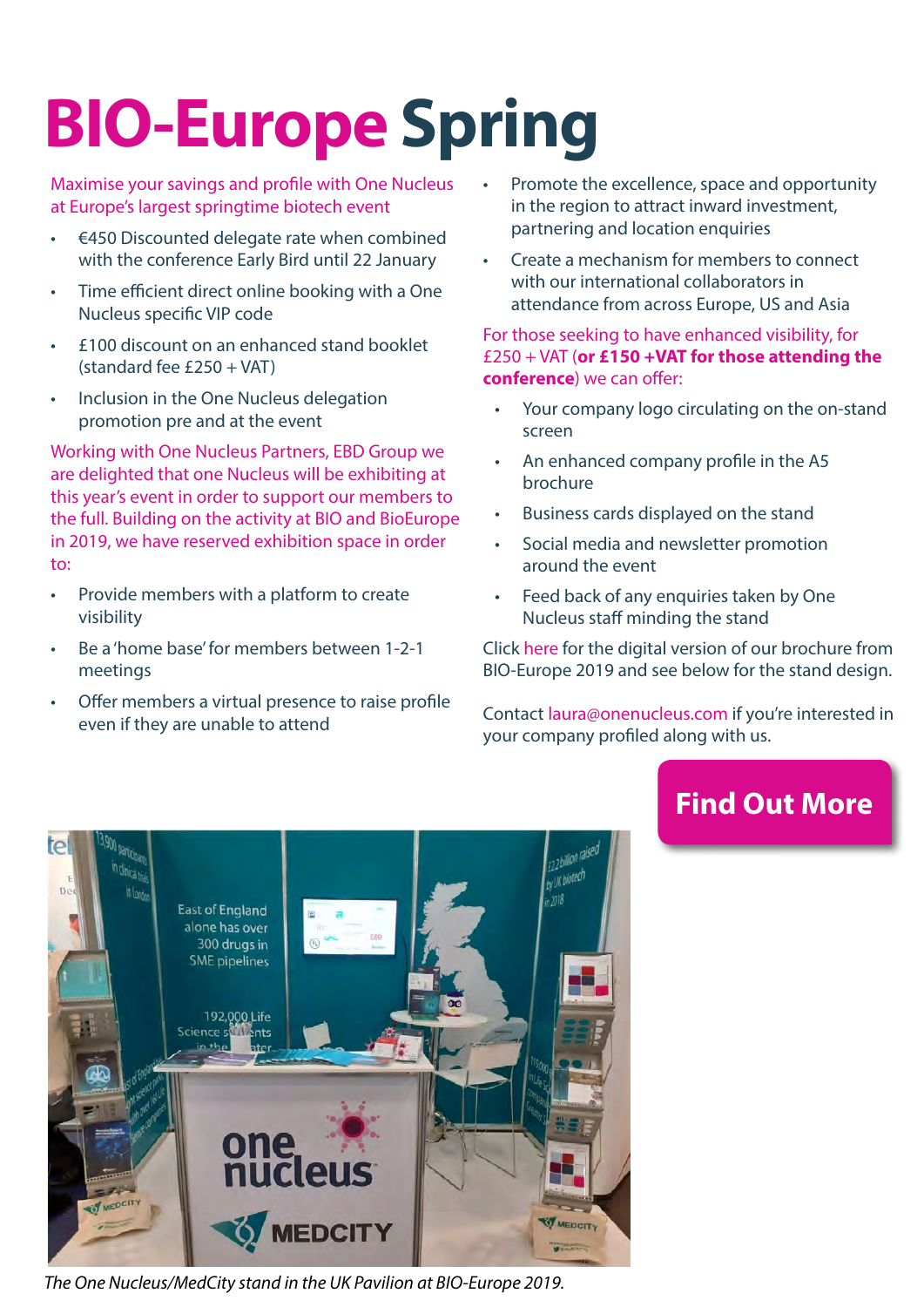## **BNRA Winner**

A huge congratulations to our Genesis 2019 BioNewsRoundAward winner Oncimmune!

Each of our six finalists presented in the morning of the conference and then voting was opened up to delegates.

Oncimmune's Commercial Director, Mike Fisher, was there to accept the award.

Find out more about their groundbreaking trial [here](https://oncimmune.com/wp-content/uploads/2019/09/190906-ECLS-World-Lung-press-release-FINAL.pdf).

BNRA 2019 Sponsor: [Fish & Richardson](https://www.fr.com/)





*Teresa Lavoie, Fish & Richardson, presenting the award to Mike Fisher, Oncimmune at Genesis 2019.*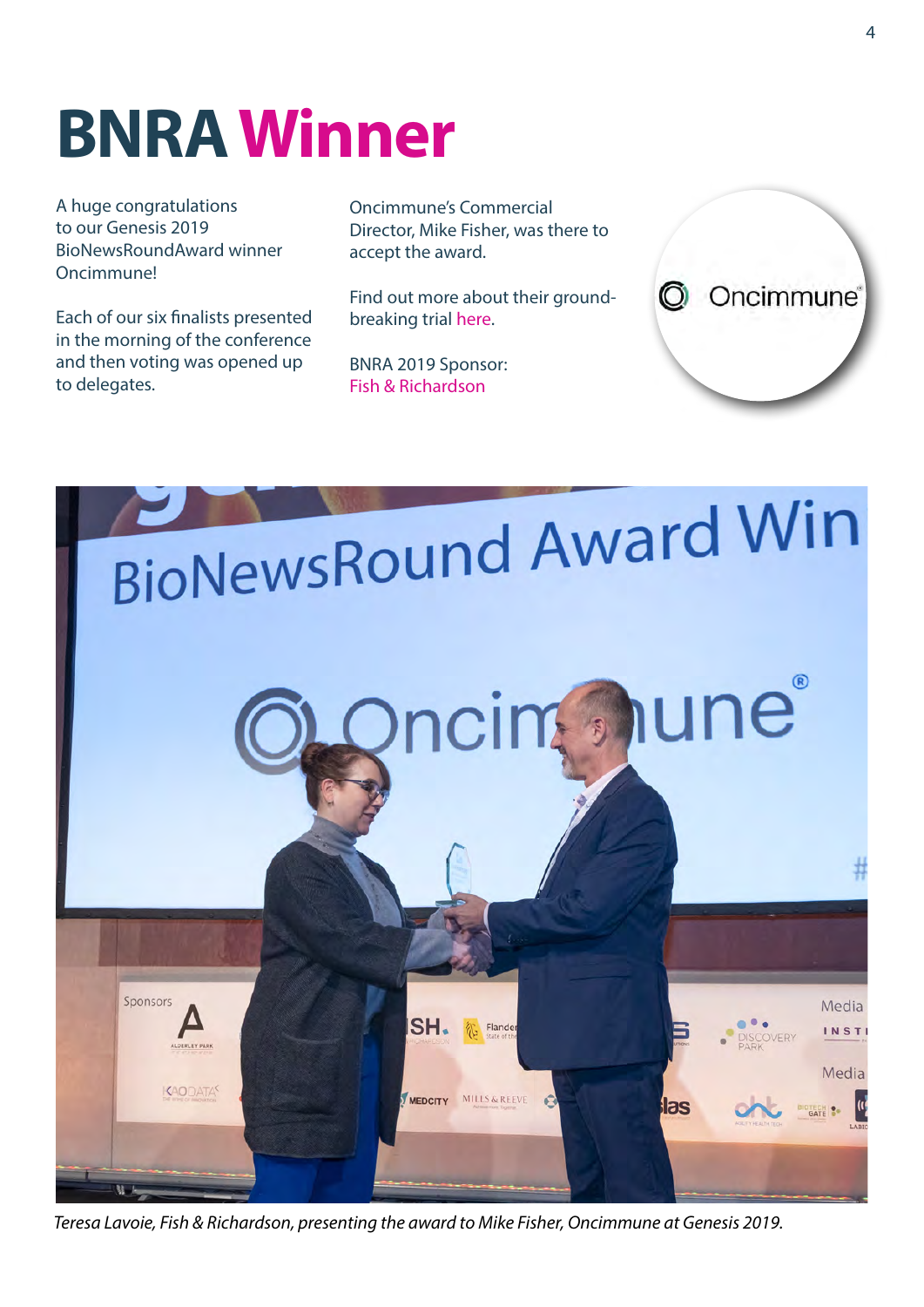## **DIT Update**

### Non-communicable Disease Mission: South East Asia

### 9-13 March 2020

Healthcare UK, as part of the cross-government Prosperity Fund Better Health Programme are organising a Global Health focussed trade mission to South East Asia aimed at UK organisations with a strong offer in strategies and interventions for tackling Non-communicable diseases (NCD).

Please visit the mission [website](https://www.events.great.gov.uk/ehome/index.php?eventid=200197356&) to submit your expressions of interest and for more information.

Deadline Friday 24th January 2020.

Find out more about the mission [here.](https://onenucleus.com/sites/default/files/SE%20Asia%20NCD%20mission%20Flyer.pdf) 



### Digital Health Mission: Malaysia & Philippines

#### 16-20 March 2020

Relationship building is key to doing business in South East Asia. On this mission, participants will have the opportunity to take part in DIT led events and B2B meetings with key regional stakeholders in the healthcare sector.

With the recently introduced Universal Healthcare Bill and

as more investments pour into healthcare in the Philippines, digital healthcare has become a priority to modernise processes, improve efficiency and delivery of healthcare services.

To register your interest please contact Ciara Dunne, Asia Pacific Healthcare Manager at [ciara.](mailto:ciara.dunne%40trade.gov.uk?subject=) [dunne@trade.gov.uk](mailto:ciara.dunne%40trade.gov.uk?subject=) and submit a short description of your digital healthcare offer (500 words).

The deadline for applications is Friday, 31 January 2020.

Find out more about the mission [here](https://onenucleus.com/sites/default/files/Digital%20Healthcare%20Mission%20to%20the%20Philippines%20and%20Malaysia.pdf).

## YOU CAN: Capture International Opportunities using Google Analytics

Thursday 30th January - Essex

Who is visiting your website and how can you utilise this information? Google Analytics answers these questions, making it one of the most powerful tools available to businesses. Join us and digital experts SocialB to understand the key ways in which the free tool can help you to grow your business internationally and increase your digital visibility. Find out more [here](https://www.events.great.gov.uk/ehome/index.php?eventid=200198030&reference=newsletter&dm_i=5EMY,4YO3,25XCYD,HREC,1).

### Excel at Exhibitions: Maximise Your Return on Investment

Thursday 13th February - Hertfordshire

Exhibitions offer a powerful opportunity to promote your company and develop meaningful business relationships across the globe. Exhibiting can involve a large investment and commitment, making a well-constructed exhibition plan essential. Find out more about what you can do to prepare effectively with this full day, interactive workshop. Find out more [here.](https://www.events.great.gov.uk/ehome/index.php?eventid=200198185&reference=newsletter&dm_i=5EMY,4YO3,25XCYD,HREC,1)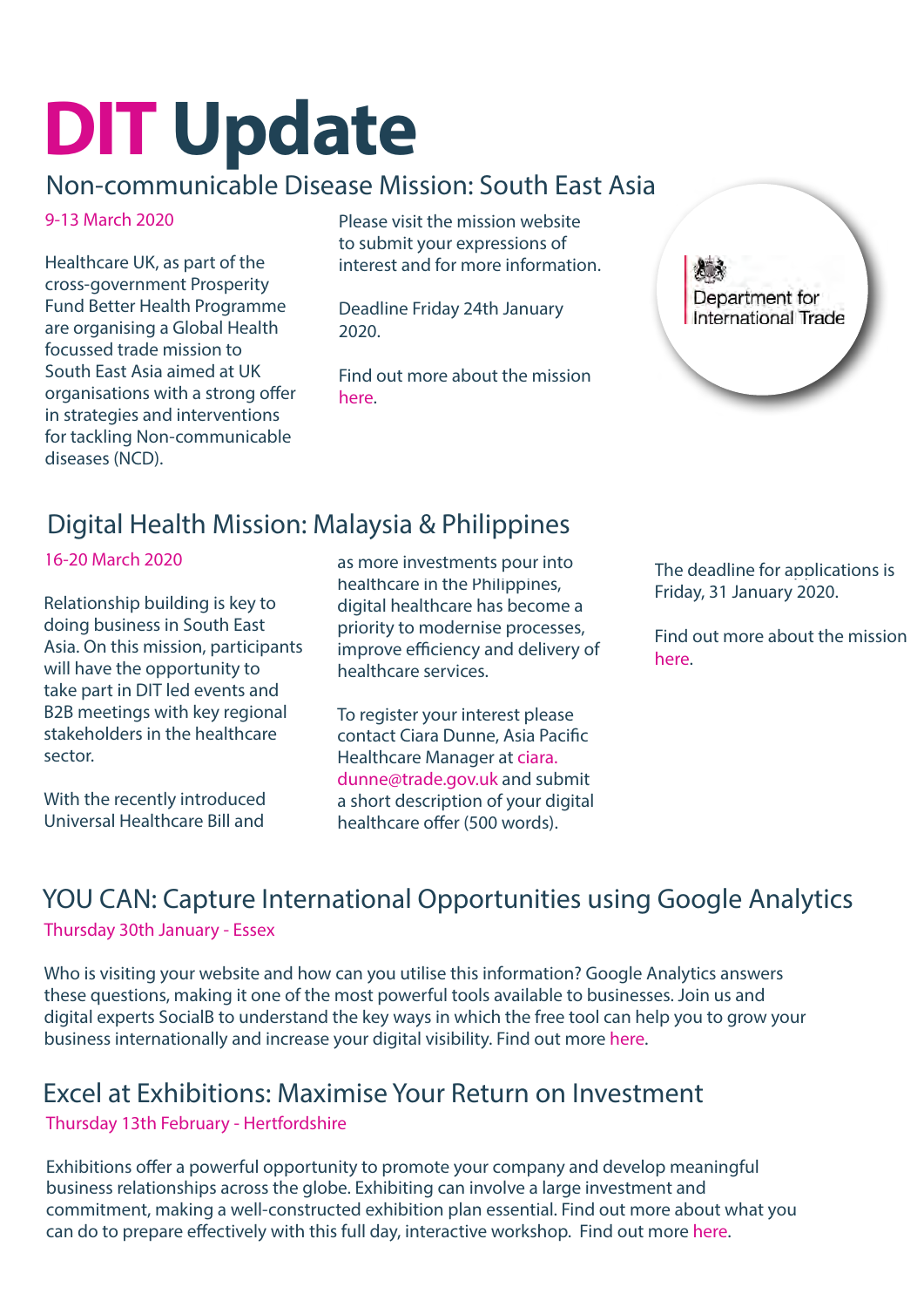## **[JP Morgan Week](http://bit.ly/GoingWestJan20)**

A Week on the West Coast!

This is a unique week in the Life Sciences and Healthcare calendar by pretty much any metric. J.P. Morgan 38th Annual Healthcare Conference (#JPM20) will take place 13-16 January 2020 in San Francisco. The largest and many would argue most informative healthcare investment symposium in the industry, brings together industry leaders, emerging fast-growth companies, innovative technology creators, and members of the investment community.

A few events worth highlighting from One Nucleus Partners, Penningtons Manches:

- Sunday night drinks at the Press Club: a drinks event and chance to relax with others before the week's activities begin in earnest!
- A US investor panel on Tuesday morning: five US VCs / PE giving their view on the UK life sciences ecosystem (and aimed at a UK audience)
- UK DIT drinks that Penningtons are co-hosting together with the BIA on the Wednesday evening

More information about these three events and how to register can be found [here](https://onenucleus.com/jp-morgan-healthcare-conference-2020-events).



**Find out more about JPM Week including a list of the >75 members attending, guides, event invitations and post-JPM de-brief events [here.](http://bit.ly/GoingWestJan20)** 

## **Stansted Airport Travel Survey**

Following on from the success of the initial launch in April 2019, we would like to follow up with a Winter drive for additional corporate engagement.

Understanding the corporate travel market is increasingly important to airlines and as we engage with multiple different carriers we are getting more and more interest in the corporate market.

As we look to continue to promote regional success of the London Stansted catchment area, additional routes and airlines will

only bring more opportunities for business (and leisure) travel and connectivity going forwards, and we would like to work with you to better understand the routes you are really interested in for the future.

To take part in the survey, please follow this [link](https://eur03.safelinks.protection.outlook.com/?url=https%3A%2F%2Fmagairports.us4.list-manage.com%2Ftrack%2Fclick%3Fu%3D7c07fe4d0d76c3c3f017aa1d3%26id%3Ddc993775d8%26e%3Df5607f8726&data=02%7C01%7Ckatherine.ritchie%40magairports.com%7C0499b1caacf24baac38c08d7774b144b%7Cc098827679784f2abd8f918a37a5c957%7C0%7C0%7C637109036657718507&sdata=zB5P2OdSan0SKuWC%2F9SG2oiLtwAMY2Vcg%2BACeoBmCUA%3D&reserved=0).

All data we gather will be treated confidentially, and we are happy to try and answer any questions you may have about how we use this data. Please contact [katherine.](mailto:katherine.ritchie%40magairports.com?subject=) [ritchie@magairports.com](mailto:katherine.ritchie%40magairports.com?subject=) with any questions or concerns.

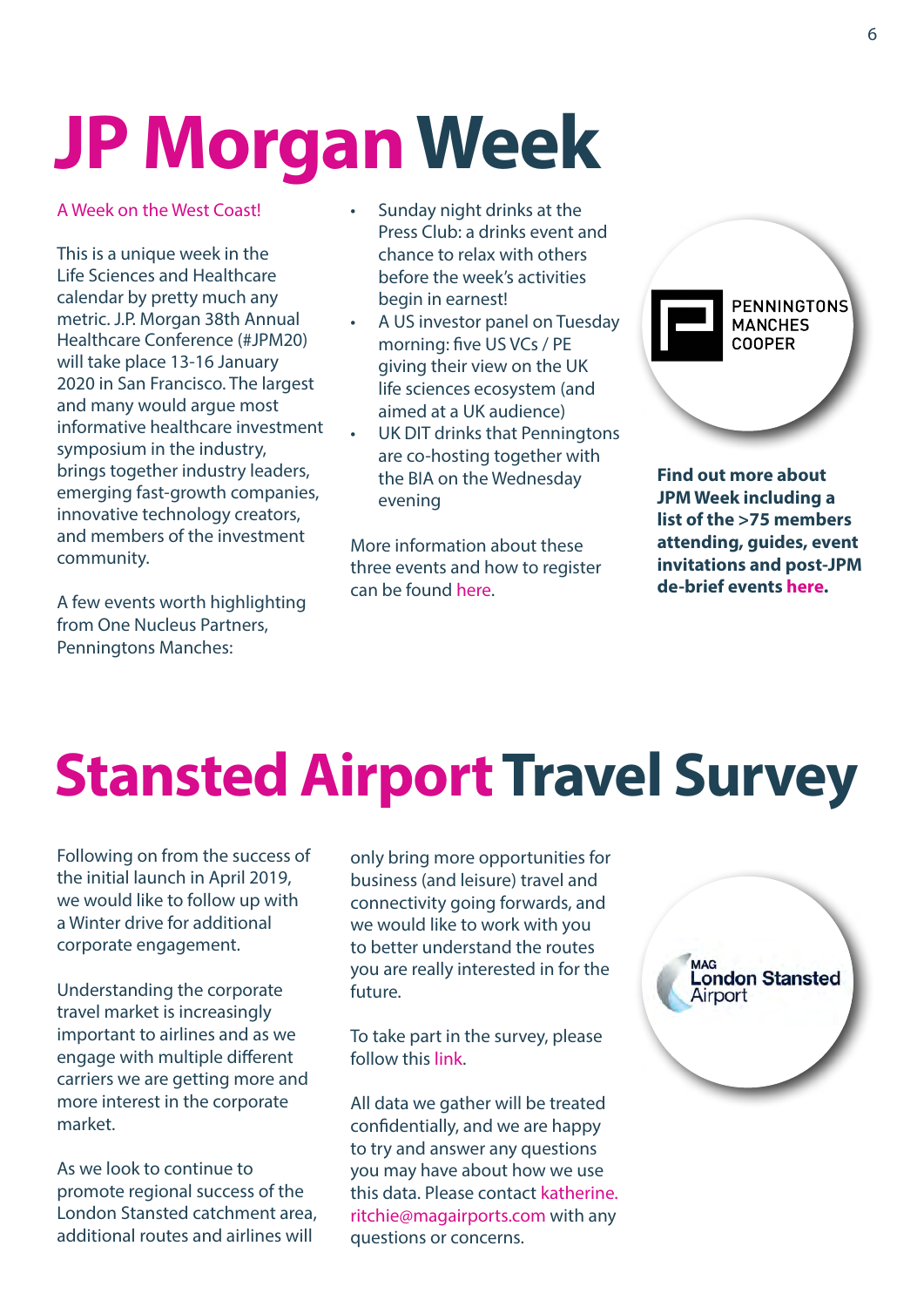## **[What's ON?](https://onenucleus.com/one-nucleus-events)**

#### **JANUARY**

- 29 Influencer Marketing for Life Sciences - [register](https://onenucleus.com/civicrm/event/info%3Fid%3D1338%26reset%3D1)
- 30 One Nucleus US Special Interest Group Breakfast sponsored by Fish & Richardson

#### **FEBRUARY**

- 12 BioWednesday London: Behind the Scenes at the J P Morgan Healthcare Conference [register](https://onenucleus.com/civicrm/event/info%3Fid%3D1332%26reset%3D1)
- 19 Greater Irvine Chamber Life Sciences Reception with One Nucleus and ABHI
- 26 Flexible Working Business Intelligence Breakfast



## **[ON Other Events](https://onenucleus.com/events/industry-events)**

### **JANUARY**

- 12-15 J.P Morgan Healthcare Conference 2020 Events - [find out more](https://onenucleus.com/jp-morgan-healthcare-conference-2020-events)
- 13-15 **MEMBER DISCOUNT:** Biotech Showcase - [find out more](https://onenucleus.com/biotech-showcase)
- 22 Cambridge New Therapeutics Forum January Event [find out more](https://onenucleus.com/cambridge-new-therapeutics-forum-january-event)
- 22 Life Science Business Breakfast  [find out more](https://onenucleus.com/life-science-business-breakfast)
- 23 Bango and nCipher blockchain in the financial services industry - [find out more](https://onenucleus.com/cambridge-network-event-bango-and-ncipher-blockchain-financial-services-industry)
- 29 **MEMBER DISCOUNT**: Digital Pharma Advances Conference [find out more](https://onenucleus.com/8th-annual-digital-pharma-advances-conference)
- 29 FAIRplus Innovation and SME Forum [find out more](https://onenucleus.com/fairplus-innovation-and-sme-forum-implementing-fair-data-principles-industrial-life-science-research)
- 30 Breakfast Networking: Best Practice SEO for 2020 [find out more](https://onenucleus.com/breakfast-networking-best-practice-seo-2020)

#### **FEBRUARY**

- 11 Breakfast Networking: Can your business drive social change? - [find out more](https://onenucleus.com/breakfast-networking-can-your-business-drive-social-change)
- 11-12 Exploring Human Genetic Variation  [find out more](https://onenucleus.com/exploring-human-genetic-variation)
- 18-20 Mining PDBe and PDBe-KB using a graph database [find out more](https://onenucleus.com/mining-pdbe-and-pdbe-kb-using-graph-database)
- 25-27 RiverRhee: Introduction to Management - [find out more](https://onenucleus.com/riverrhee-introduction-management-1)
- 27 Help for your company to get investment (or finance) ready [find out more](https://onenucleus.com/breakfast-networking-help-your-company-get-investment-or-finance-ready)

Corporate Patron AstraZeneca

Corporate Sponsors











**TavlorWessing** 

**ThermoFisher**<br>SCLENTIFIC